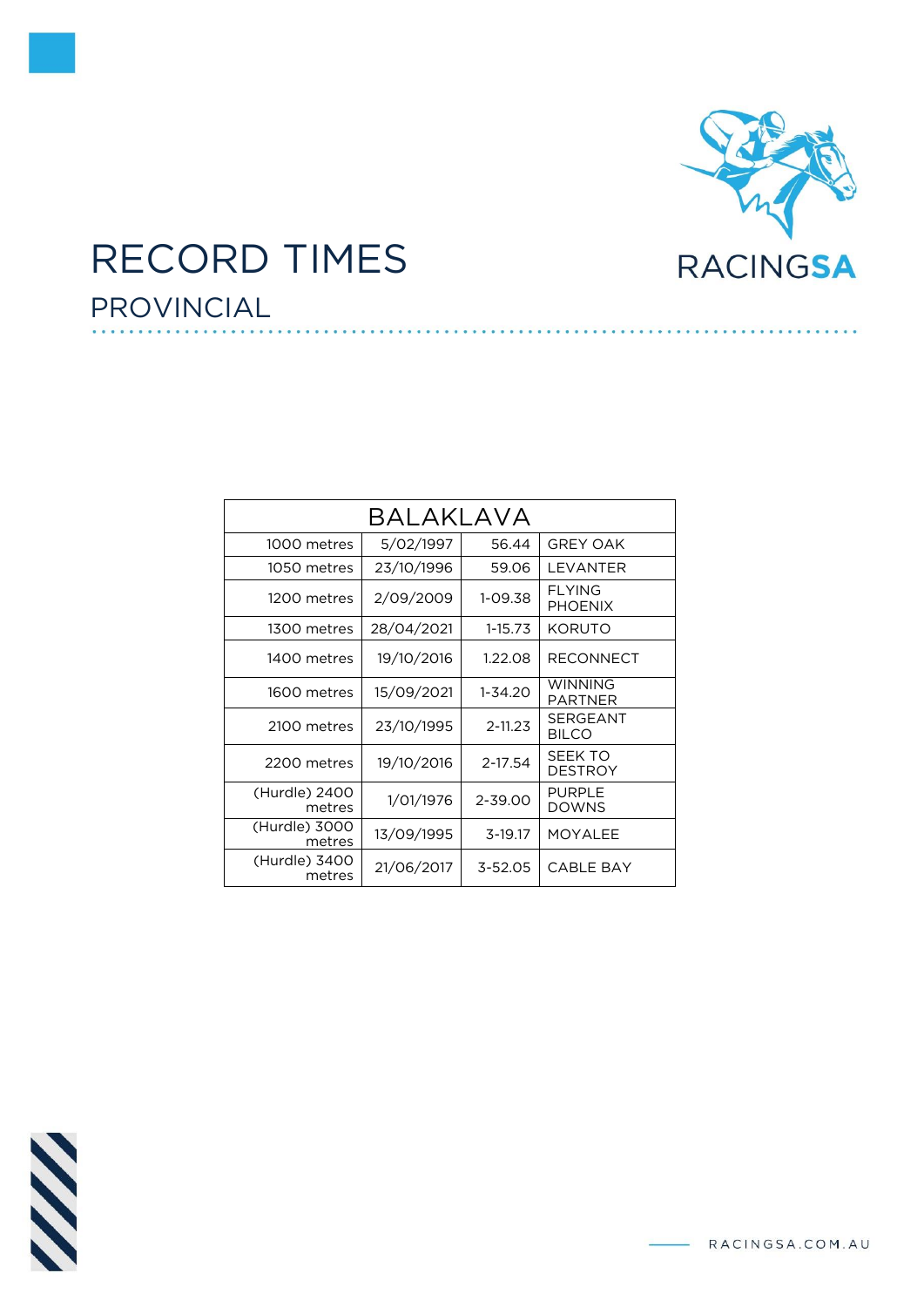| <b>GAWLER</b>               |                           |             |                              |  |  |  |
|-----------------------------|---------------------------|-------------|------------------------------|--|--|--|
|                             | New Track from 14/07/2010 |             |                              |  |  |  |
| 1100<br>metres              | 29/09/2013                | $1 - 03.54$ | DAYTONA GREY                 |  |  |  |
| 1200<br>metres              | 2/10/2017                 | $1-10.10$   | <b>RED DAZZLE</b>            |  |  |  |
| 1400<br>metres              | 14/06/2017                | 1-25.06     | KINGSGROVE;GROOVE<br>WITH ME |  |  |  |
| 1500<br>metres              | 29/09/2013                | $1-27.97$   | <b>STARKIATO</b>             |  |  |  |
| 1700<br>metres              | 05/12/2018                | $1 - 42.64$ | <b>SET TO CRUISE</b>         |  |  |  |
| 2100<br>metres              | 29/09/2013                | 2-09.06     | EXALTED GEM                  |  |  |  |
| 3340<br>metres              | 25/10/19                  | 3-39.62     | ABLAZE                       |  |  |  |
| (Hurdle)<br>3040<br>metres  | 28/02/2018                | $3 - 24.00$ | SPYING ON YOU                |  |  |  |
| (Hurdle)<br>3380<br>metres  | 25/04/2018                | $3 - 45.48$ | EXALTED KANGA                |  |  |  |
| (Steeple)<br>3340<br>metres | 25/04/2016                | $3 - 49.02$ | <b>BOLD ZAMOUR</b>           |  |  |  |

| MOUNT GAMBIER            |            |             |                                  |  |
|--------------------------|------------|-------------|----------------------------------|--|
| New Track from 28/05/03  |            |             |                                  |  |
| 900 metres               | 24/02/2010 | $0 - 51.77$ | <b>FLUSIVE DESIRE</b>            |  |
| 1100 metres              | 30/05/2003 | $1 - 06.24$ | <b>FRAUD QUEEN</b>               |  |
| 1200 metres              | 23/01/2010 | $1-10.16$   | <b>ALMOST</b><br>CHEVAL          |  |
| 1300 metres              | 12/11/2003 | 1-16.52     | <b>MOOTIARA</b>                  |  |
| 1400 metres              | 22/01/2006 | $1 - 23.37$ | <b>STATICE</b>                   |  |
| 1550 metres              | 23/01/2005 | 1-33.66     | <b>CYCLONE AT</b><br><b>SEA</b>  |  |
| 1700 metres              | 28/05/2003 | $1 - 45.43$ | <b>CONSINDENT</b>                |  |
| 1800 metres              | 23/01/2005 | $1 - 48.44$ | <b>GROWING</b>                   |  |
| 2000 metres              | 28/05/2003 | 2-08.62     | <b>OUR SHIVOO</b>                |  |
| 2050 metres              | 7/04/2017  | 2-07.28     | <b>LACHIE'S A</b><br>STAR        |  |
| 2400 metres              | 30/05/2003 | 2-30.69     | PAGANO (NZ)                      |  |
| (Hurdle) 2800<br>metres  | 5/03/2008  | 3-19.68     | PHILLY JOE JOE<br>(New Track)    |  |
| (Hurdle) 3050<br>metres  | 18/05/2012 | 3-27.95     | <b>CHAMPION</b><br>CHESTNUT (New |  |
| Hurdle 3160<br>metres    | 10/05/19   | 3-47.84     | THE OTHER<br>HALF (New Distance) |  |
| (Steeple) 3400<br>metres | 18/05/2012 | 4-08.50     | ROYAL LADDIE<br>(New Track)      |  |
| (Steeple) 3600<br>metres | 28/05/2004 | 4-24.04     | NOAH YARN(63)<br>(New Track)     |  |

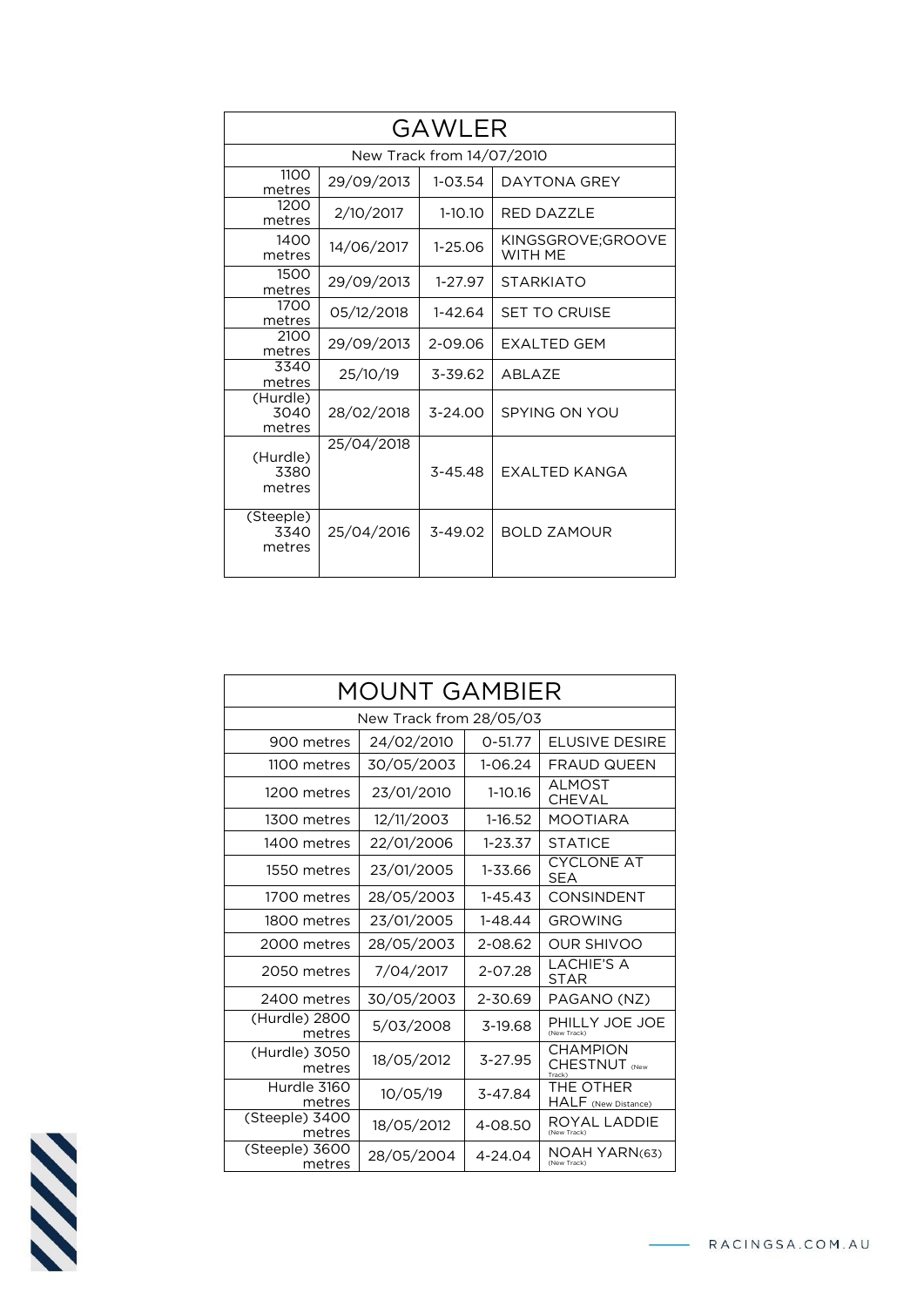| <b>MURRAY BRIDGE</b>     |            |             |                             |  |
|--------------------------|------------|-------------|-----------------------------|--|
| Old Track                |            |             |                             |  |
| 900 metres               | 5/12/2010  | 50.05       | <b>HEARTS 'N' HALOS</b>     |  |
| 1000 metres              | 26/01/2008 | 56.43       | ZAAZORRO                    |  |
| 1200 metres              | 26/01/2008 | $1-09.63$   | <b>CIRO PRINCE</b>          |  |
| 1400 metres              | 26/01/2009 | $1 - 22.61$ | <b>SLEEQUE</b>              |  |
| 1600 metres              | 17/10/2007 | $1 - 35.25$ | <b>MERLOT NOW</b>           |  |
| 2100 metres              | 12/05/1993 | 2-09.48     | ENGLISH<br><b>MUSTARD</b>   |  |
| 2200 metres              | 8/05/1996  | 2-16.49     | IN THE MIST                 |  |
| 2400 metres              | 1/01/1982  | $2 - 28.00$ | <b>CLEARY RIGHT</b><br>(NZ) |  |
|                          | 17/10/1990 |             | <b>MOUNT OLYMPUS</b>        |  |
| (Hurdle) 2400<br>metres  | 01/0175    | $2 - 35.40$ | <b>BLACKFORD</b>            |  |
| (Hurdle) 2800<br>metres  | 29/11/1989 | $3 - 03.00$ | SILVER CITY BOY             |  |
| (Hurdle) 3280<br>metres  | 12/05/1993 | $3 - 42.81$ | <b>MARSDEN ROCK</b>         |  |
| (Steeple) 3280<br>metres | 9/06/1999  | $3 - 43.24$ | <b>ADVENTURE</b>            |  |
| (Steeple) 4250           | 1/01/1977  | 5-06.50     | <b>TOURNAITES LAD</b>       |  |
| metres                   | 1/01/1978  |             | <b>OLYMPIC STAR</b>         |  |

| MURRAY BRIDGE                   |                     |                 |                              |  |
|---------------------------------|---------------------|-----------------|------------------------------|--|
| New Track                       |                     |                 |                              |  |
|                                 |                     | (From 24/07/19) |                              |  |
|                                 | Circumference 2160m |                 |                              |  |
|                                 |                     | Straight 450m   |                              |  |
| 900 metres                      | 13/06/21            | 50.62           | THEY CALL ME<br><b>ALVIN</b> |  |
| 1000 metres                     | 20/09/20            | 56.12           | <b>DOMINATION</b>            |  |
| 1200 metres                     | 20/09/20            | 1-08.68         | REGINA DEL<br><b>DRAMMA</b>  |  |
| 1400 metres                     | 26/01/22            | $1-22.38$       | YULONG JUSTIFY               |  |
|                                 | 15/10/21,           | $1 - 35.72$     | REGALO DI GAETANO            |  |
| 1600 metres                     | 15/01/22            | $1 - 35.72$     | <b>OUR DESTRIER</b>          |  |
| 1800 metres                     | 9/09/20             | 1-47.96         | NAKHEEL                      |  |
| 2000 metres                     | 11/12/19            | $2 - 02.62$     | TATALINA                     |  |
| 2500 metres                     | 01/01/22            | 2-40.58         | <b>TURF MAN</b>              |  |
| 3360 metres<br><u>(Steeple)</u> | 21/04/21            | 3-57.64         | MACKLEMORE (NZ)              |  |
| 3360 metres<br>(Hurdle)         | 21/04/21            | 3-58.08         | <b>BUCKEYE NATION</b>        |  |

\*Manual Time